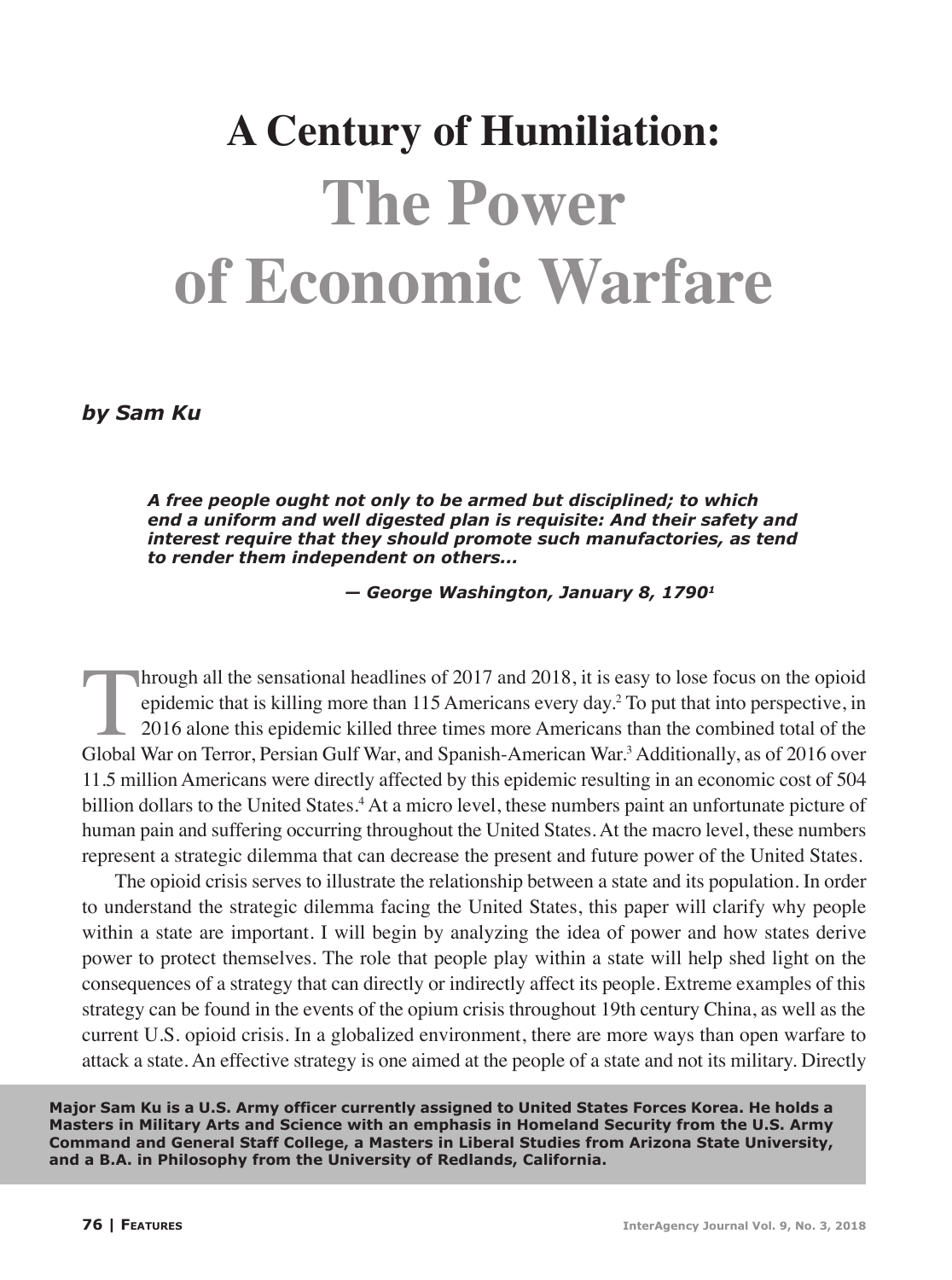degrading the people of a society is a powerful way to degrade a state and render it incapable of being a threat. A state without a strong and capable population base is limited in its ability to respond to both internal and external hazards due to a lack of skill and capacity.

First, it is important to define a State. The prevailing theory of what defines a state is found at Article 1 of the Montevideo Convention of the Rights and Duties of States. A state comprises of a permanent population, defined territory, effective government, and capacity to enter into relations with other states.<sup>5</sup> There is an abundance of scholarly work concerning territorial integrity, governance, and diplomacy, but insufficient literature addressing populationbased incursions. A population incursion can be as destructive to a state as a physical territorial invasion, or any other attack focused on what comprises a state.

Chas Freeman explains the different powers possessed by states in his book *Arts of Power*. According to Freeman, a state exists as an instrument of its people and is solely concerned about its own survival and continued independence.<sup>6</sup> "A state will defend its continued independent existence at the cost of all other interests and with every means and resource at its disposal."7 The foundation of the means and resources available to a state exists in its military, economic, political, and cultural strengths.<sup>8</sup> It is in these strengths that a state derives its power to protect itself. Power is measured in the degree a state can alter the behavior of other states, as well as how opponents perceive their capabilities.<sup>9</sup> Current capabilities and perception of future capabilities are both relevant to a state's power.

Adding to Freeman's definition of power, Joseph Nye in his book *Understanding International Conflicts,* defines power as "the ability to affect others to get the outcomes one wants."10 Additionally, Nye's definition also includes the aspect of being able to accomplish one's goals as another component of power. $11$ 

In order to use power properly, a state has to be able to convert their potential power, the resources they possess, into realized power - the actual outcome they are trying to achieve.12 Nye defines this process as power conversion, and it is a basic problem all states must consider. The people that live within a state are a resource, if not the main resource. Without a healthy and strong internal population, a state has nothing else to convert into realized power unless it is willing to rely on a foreign population.

## **One of the most important forms of economic resources available to a state exists with its people.**

The success of a state depends on both its ability to convert its power, as well as to refine its resources. A state's economic resources nurture the full potential of a state's power. $13$ One of the most important forms of economic resources available to a state exists with its people. The knowledge, skills, and ingenuity of its people determines what can and cannot be produced within the state. A state like China, with the largest population in the world, has a large amount of potential power. Through education and training, China can refine that resource and convert it into something positive for the state. The reduction of a state's ability to refine this resource can greatly hinder any future realized power. Furthering that idea, a strategy to damage the resource itself while improving your own resources is a strategy that provides both a defensive and offensive advantage.

One way people contribute to a state is through taxation. Taxation allows a state to acquire the funds required to sustain and improve its capabilities. $14$  The funds of a state give it the ability to purchase and establish security. States can purchase military equipment, information, and even the allegiances of people from other states. In 1997, an official from Russia's Federal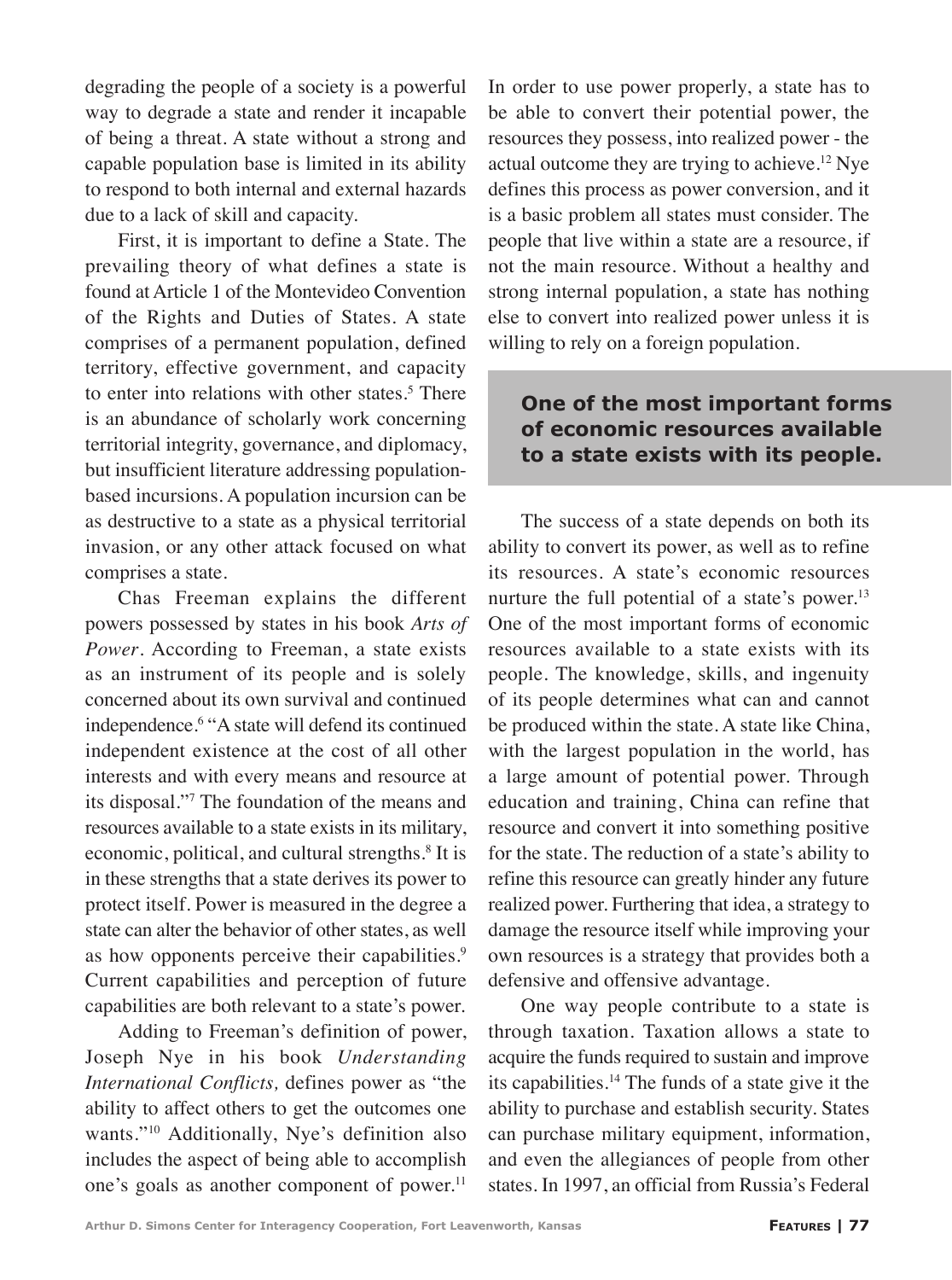Security Service advised that a Russian spy could be turned for \$1 million; however, a CIA operative would require \$2 million to betray their country.15 Likewise, in response to Russia's launch of Sputnik 1, President Eisenhower won approval from Congress to set up the Advanced Research Projects Agency (ARPA) to catch up to Russia's rocket technology.16 The creation and success of ARPA are attributed to the funds provided by the state. ARPA would later become the Defense Advanced Research Projects Agency responsible for the research of breakthrough technologies for the national security of the United States.<sup>17</sup> It is important for a state to protect its people from factors that might decrease their ability to contribute to the economy. A decrease in contribution translates to a decrease in funds, which would then limit the powers of a state.

**Economic warfare is about deterring or limiting an adversary's ability to inflict damage through the disruption of its resources.** 

> Another way people within a state contribute to a state's success is through manufacturing and economic development. Everything a state is able to manufacture or develop is dependent on the knowledge and capability of its people: "…the men on the home front who are producing the material things which the army and the navy and the air force need are the economic background of the effectiveness of the fighting force."18 One of the closest links between states and other states is in the form of their economic interactions. It is this reason why economic power is important. Economic power is a way for a state to influence the people of other states, which in turn can also influence a political system.19 The United States policy of integrating China into the global markets was

based on the idea that free trade would lead to political liberalization for the country.20 Through economic power, states are also able to attack people from other states, directly or indirectly. The use of economic power in this way is most notably known as economic warfare.

According to Tor Egil Forland, economic warfare is "an intense, coercive disturbance of an adversary state, aimed at diminishing its power."21 Economic warfare is about deterring or limiting an adversary's ability to inflict damage through the disruption of its resources. The disruption can be in the form of reducing an adversary's output of a product.<sup>22</sup> Traditional definitions of economic warfare are divided into its use with and without the application of other powers, such as its military. In war time and combined with military power, economic warfare took the form of blockades. By cutting off an enemy state from external trade, blockades can deplete an adversary's resources, strength, and ability to wage war. In its simplest form, it is isolating and possibly starving the people of an adversary into submission. During the eighteenth and nineteenth centuries, Great Britain's naval forces were able to control enemy ports and shipping routes preventing the export or import of goods.<sup>23</sup> This ability gave Great Britain a heightened level of international power. Economic warfare can also occur as a single force without the use of other powers in the form of sanctions and embargoes.

Slightly different from Forland, Dr. William Culbertson defines economic warfare as using the economic potential of a country "for the purpose of defense and attack."24 Culbertson's concept of economic warfare rests on two principles: strengthening allies and destroying enemy war potential. An example of strengthening allies is the U.S. mechanism known as "lend-lease" where countries pool their resources together to provide aid where it is most needed.<sup>25</sup> The second principle, which is the most important, is the idea of destroying or limiting the enemies'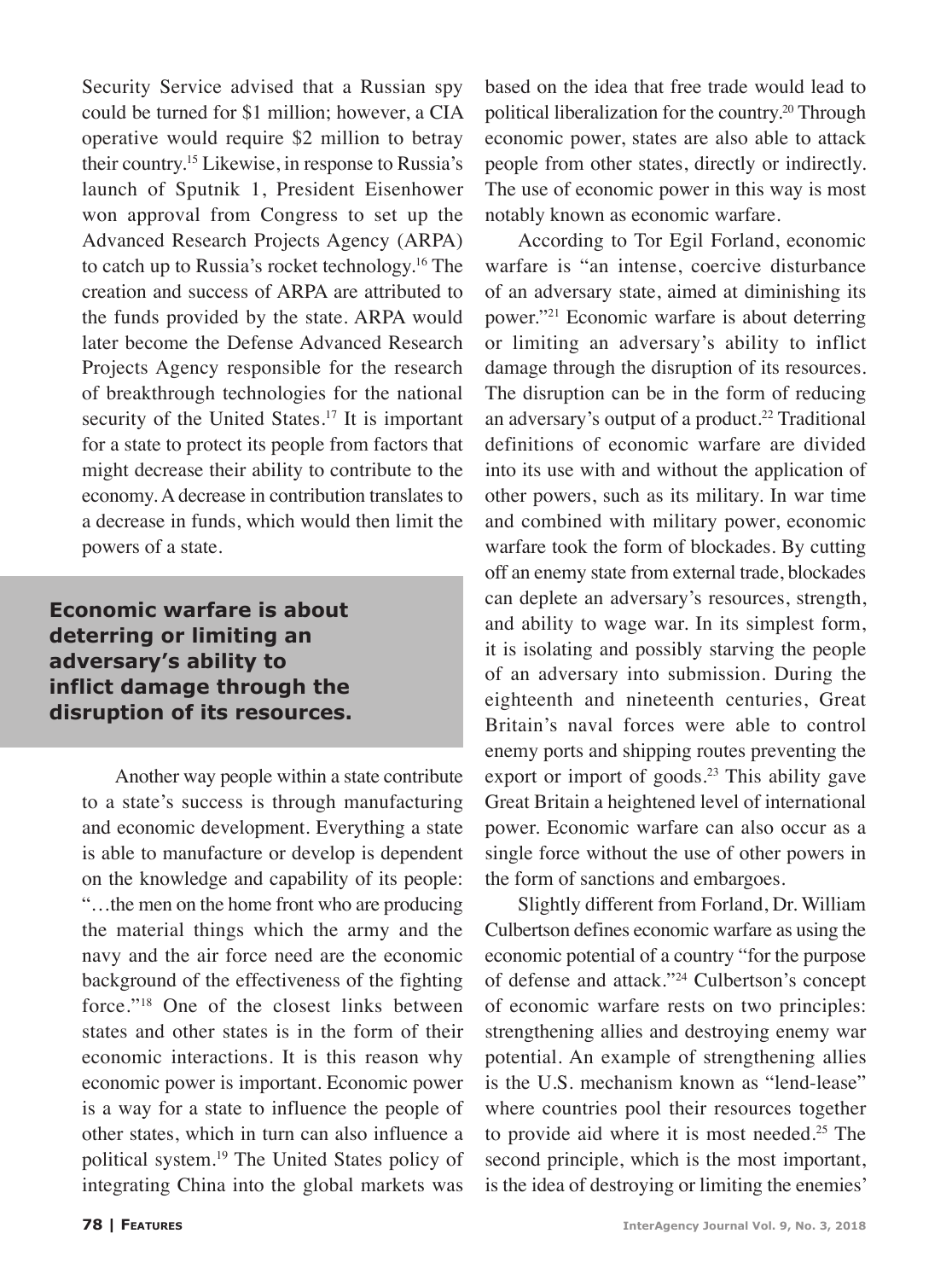war potential. This can be accomplished by controlling exports, imports, funds, and even destroying industries. These efforts are all centered on potential resources so that they do not become realized. By freezing enemy funds, the enemy cannot use them to purchase equipment or pay its soldiers. What is interesting about Culbertson's concept of economic warfare is his description of Germany's method of economic warfare during World War II: "All these are measures seeking to destroy the war potential of the enemy. Germany has carried this process of destruction to a refinement which is brutal and extremely devastating in the systematic spoliation of conquered peoples."<sup>26</sup> Culbertson recognizes that people play a role in the war potential of a state. Germany's actions in context are focused on the people of a defeated state, but it can also be applied to people of an adversarial state not during a time of war. Through economic warfare, the capability of a people to manufacture and provide revenue can be diminished, which then results in a state's war potential being reduced.

The ideas of Forland and Culbertson are centered on how to economically prevent a state from prospering through trade. Economic warfare has traditionally been explored in terms of blockades, sanctions, and tariffs - all ways to restrict the flow of goods to an adversary. There is no doubt to the ethical dilemma associated with this action as civilian populations starve because of these restrictive measures. Economic warfare should also be explored through economic injections. A state can provide to its adversaries a commodity or product so powerfully that it diminishes the adversary's people. It is the action of undermining the power of a state by weakening its most valuable resource: its people.

The abundant supply or production of a product to flood a foreign market is a tactic used as early as the 16th century. From 16th century to the 18th century, mercantilism was the dominant economic theory. "Mercantilism was

an economic policy pursued by almost all of the trading nations in the late sixteenth, seventeenth, and early eighteenth centuries, which aimed at increasing a nation's wealth and power by encouraging the export of goods in return for gold."27 The use of trade to acquire gold also took the form of flooding a country with goods.<sup>28</sup> The action of flooding or dominance of another state's economy means acquiring as much gold as possible in return for the sale of goods.

The problem faced by European and American traders, throughout the late 18th to early 19th century was that China did not want to buy anything from the west. During that time, Western traders were able to buy silk, porcelain, silverware, and most importantly tea from the Chinese.29 For the British, tea was a necessity of life, and China was the primary tea supplier.<sup>30</sup> China however believed they already "possessed everything worth having, and hence needed no barbarian manufactures."31 To counter the trade deficit, the British identified opium as key to their success.

**The abundant supply or production of a product to flood a foreign market is a tactic used as early as the 16th century.**

The history of opium usage in China reaches back to 400 A.D. when Arab traders first introduced opium from Egypt.32 The actual act of smoking opium was initially considered to be "barbaric and subversive" by the Chinese.<sup>33</sup> This idea changes in the1700s when the Dutch reintroduced opium smoking to the Chinese with the use of tobacco pipes.34 The negative effects of opium caused the Chinese Emperor Yung Chen to prohibit the smoking and domestic sale of opium in 1729 except for medicinal purposes.35 The partial ban was not enough, and a complete ban on opium occurred in 1799 by Emperor Kia King.36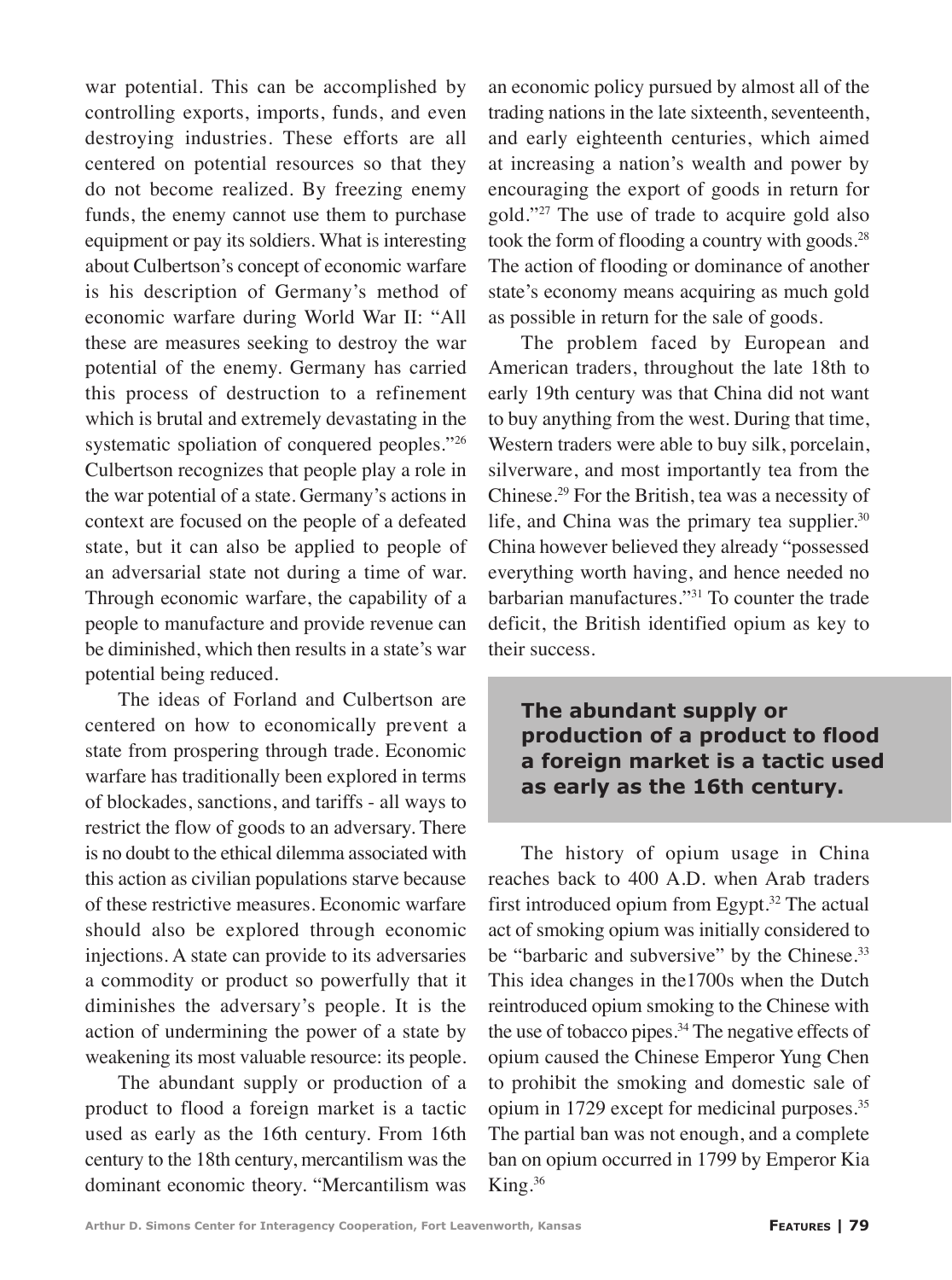Despite the multiple bans on opium, both the British and Americans flourished from its sale. British smuggling of opium into China quickly rose from 1,000 chests in the 1760s, to 40 thousand chests (2,500 tons) of opium in 1839.37 While not as large as the British, American traders shipped approximately 1,000 to 2,000 chests of opium annually from 1815 to 1820.38 Smugglers used native Chinese as part of the distribution process. "The dangerous and unpleasant part of the business – bribing officials, delivering the narcotic ashore, and retailing to addicts was handled by the Chinese dealers."39 While the trade of opium flourished in China, the people did not. The use of opium in China increased from 3 million in the 1830s to an estimated 40 million addicts in the 1890s, or roughly 10 percent of the total population.<sup>40</sup>

## **The use of opium in China increased from 3 million in the 1830s to an estimated 40 million addicts in the 1890s...**

A Chinese governor, Zhang Zhidong, of the Shanxi province in northern central China, observed that all classes of people from military officers to wives and children are using opium.<sup>41</sup> On average, 8 out of 10 households in the cities of the Shanxi province smoked opium, which degraded that population.<sup>42</sup> According to Zhan Zhidong:

"Laziness and dejection is all around, the youthful spirit has gone, officials do not attend to their duties, and workers are not assiduous . . . scholars, farmers, workers and businessmen lose their jobs because their health is damaged; the majority are thin, weak, and in rags; they are sick and poor; their lives are ever more cramped; and their households become worse off every day."43

As stated by Zhan, the mass effect of opium was able to devastate everything around the user.

A Chinese prohibition activist, Xu Jue, published a story about his maid to illustrate the extent of ruin that occurred because of opium use. The maid's family was initially economically healthy, owning enough land to farm and sustain themselves. When her husband began to smoke opium, her son and daughterin-law followed along. Her daughter-in-law had two sons; the younger of two at the age of five also had an opium addiction. Her daughterin-law had sold off the older son as a slave for money to buy opium. Additionally, the maid's family had to sell all their land to support their habit, but that was not enough, so she now works as a maid.44

The spread of opium and its infectious nature infiltrated into all aspects of Chinese life. An "Anti-Opium Song" was passed down in the southern coastal city of Fujian, China to warn of the consequences of opium use. The lyrics are a tale of individual and national suffering:

"When first you smoke, the blood runs hot; but smoke more, need more, and soon you are sot.

Skin and bones, the fat became lean; everyone calls me an opium fiend.

An opium addict cannot sit still; sells his wife, his kids, and the land they till.

Wife and daughter, the fields he tends; all go up in smoke in the opium den.

Evil merchants sell the drug to make money for the West; disaster for the nation – it can't be for the best."45

In 1838, Lin Zexu, an important official tasked with suppressing the opium trade, echoed the idea of a national disaster from opium when he said, "In several decades China will have hardly any soldiers to resist a hostile army."46 Shortly after Lin's statement, China would enter into a period known as the "Century of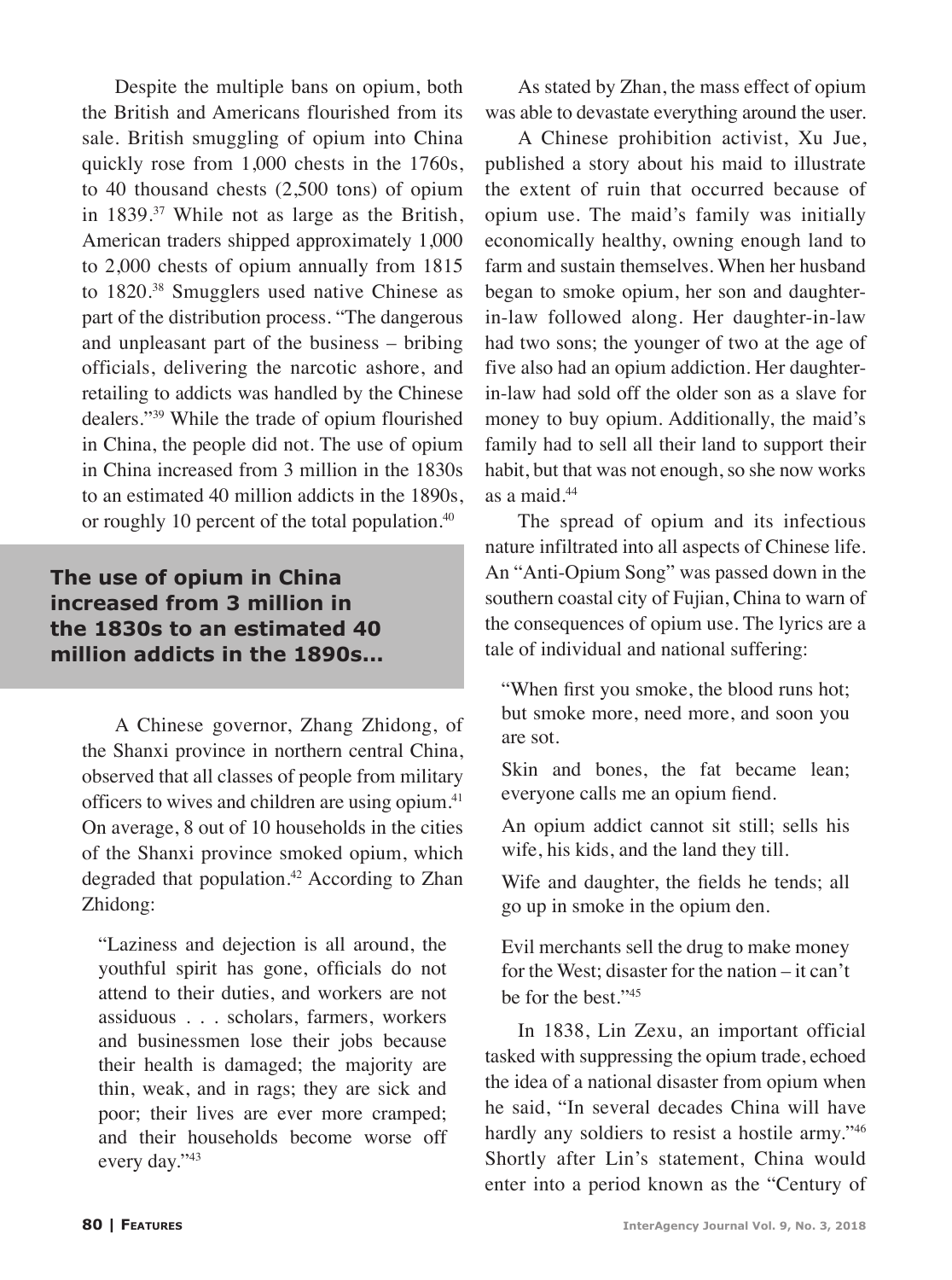Humiliation" from 1839 to 1949, which is categorized by the Chinese people as a period of suffering and shame.47

There are multiple similarities between the United States opioid crisis and China's past struggles with opium. In the United States, both legal and illegal opioids have taken a toll on the population. According to an article by Doctors Rummans, Burton, and Dawson, the misuse of opioids is a result of increased prescriptions.48 The increased prescriptions, as an act similar to flooding a market, contributed to misuse and even death. Opioid prescription increased from two million in 1990 to nearly sixty-two million in 2016.49 "The United States leads the world in opioid use, consuming roughly 80 percent of all the world's opioids."50 In 2015, opioid related deaths caused by illicit opioids, such as heroin and fentanyl equaled that of prescribed opioids. According to the U.S. Drug Enforcement Agency and the White House Office of National Drug Control Policy, China is the main "source of fentanyl, related drugs, and the chemicals used to make them."51 On an economic scale, the cost to the United States from the opioid crisis is greater than the 2016 military expenditure of China, Russia, Saudi Arabia, India, and France combined.<sup>52</sup> This cost accounts for the services associated with the addiction to include emergency response, health care and criminal justice. Just like opium, the mass effect of opioid use has spread and infected all aspects of society.

Opium and opioid use have not just decreased the potential power of a state, but also its perceived power. In 2016, the police department of East Liverpool, Ohio, shared a picture on their Facebook page of a couple who had overdosed on heroin in a car with their child in the back seat. Such imagines disseminated throughout the internet show the vulnerabilities of the United States and its inability to protect its people. In 1878, the Chinese had a similar problem where their international image was severely damaged because of opium smoking. One of two Chinese diplomats deployed to Europe, Guo Songtao was mortified upon being shown "pictures of Chinese men and women lying inertly while smoking opium in plain sight;" by a British Parliament member.<sup>53</sup>

**...the "Century of Humiliation" from 1839 to 1949...is categorized by the Chinese people as a period of suffering and shame.**

Analysis of the opium and opioid epidemics show similar patterns of behavior that span culture, time, and space. Similar to traditional forms of economic warfare that depend on denying an adversary of a resource, this type of warfare simply works in reverse. In replicating an epidemic, there must first be the identification of a product or multiple products that a targeted population is susceptible to, and is not initially taboo in nature. Next is to continually supply as much of the product as possible, and distribute it through a native entity of that population. A native entity of distribution is important in that it already has cultural understanding and a level of trust. Once the demand of the product is established, it will spread throughout that population despite any efforts to suppress it. The time it takes the product to spread and infect the population, depends on the level of susceptibility of the people and potency of the product. Opium and opioid are extreme examples of a product that is able to create an insatiable need where the user is willing to sacrifice everything for its sake. There can be other products that are not as extreme or malicious, but are still capable of harming a people in such a way as to diminish their potential to be refined for the benefit of a state.

The people of a state: their will, strength, knowledge, and bond, are its primary power resource. An economic warfare strategy to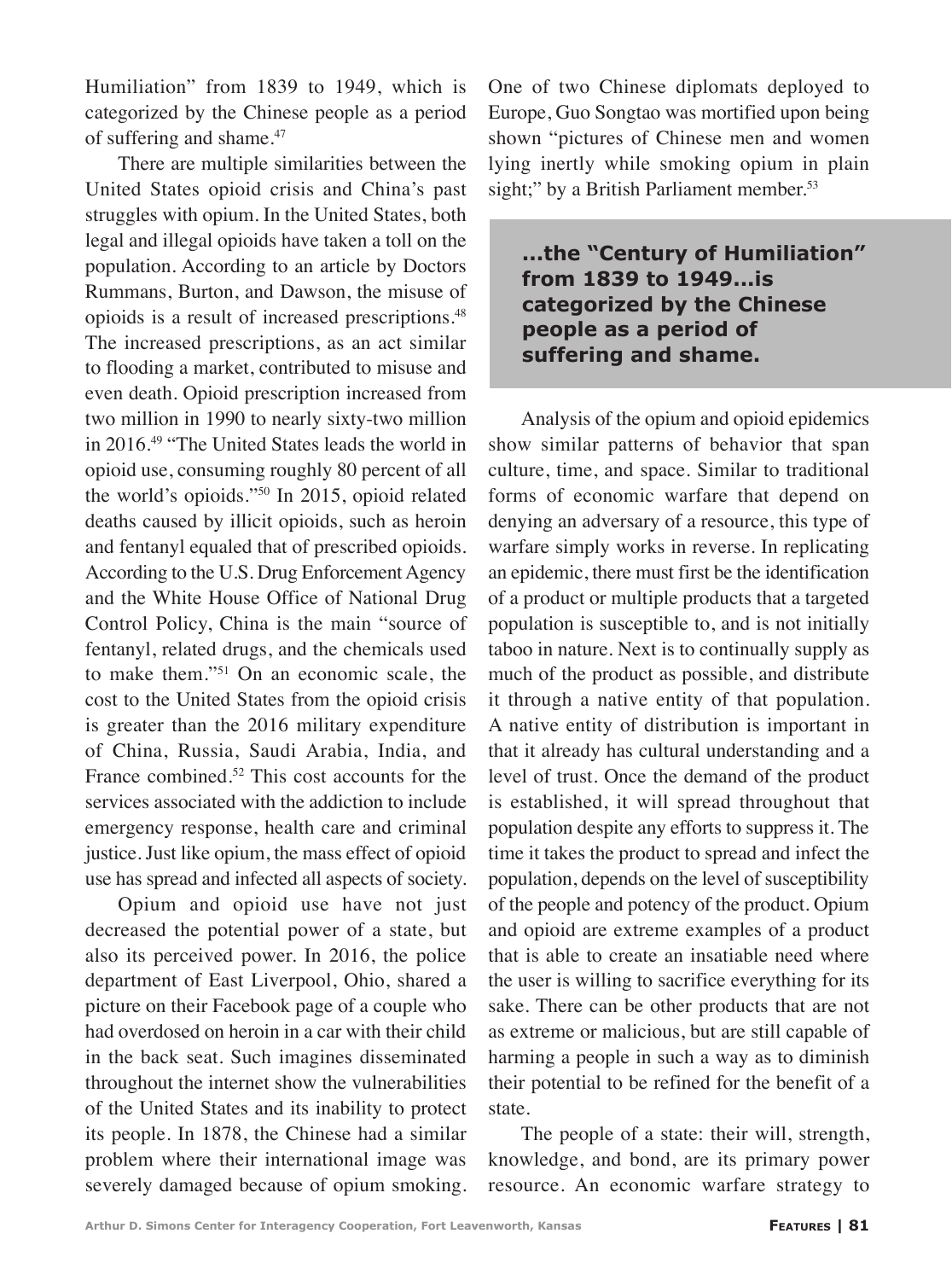damage that resource can render a state powerless. A method that centers on the continued supply of a product, which feeds off the weaknesses of a people, can be as disastrous to a state as full-scale warfare. Examples found in the effects of opium and opioid abuse show the discourse needed prior to using that level of economic warfare due to the suffering it can cause. More importantly, it shows how vulnerable a people can be once an addictive commodity has infiltrated into the population.

The current strategic environment is as complex and dangerous as any the United States has ever faced. *The Joint Environment 2035* publication stated, "The United States' approach to hightechnology warfare over the past two decades has encouraged the development of asymmetric, unconventional, irregular, and hybrid approaches by adversaries."54 State and non-state adversaries are countering U.S. military might in ways never thought possible. Prior to September 11, 2001, no strategist could have predicted the world changing and the deadly capabilities of box cutters. In an age of endless possibilities, all imaginable actions must be considered. A U.S. population not strong or smart enough to counter adversarial incursions might find itself at the beginning of its own "Century of Humiliation." *IAJ*

## **NOTES**

1 George Washington first State of the Union address to the United States Senate and House of Representatives on January 8, 1790. Founders Online, accessed 4/17/2018, https://founders.archives.gov/ documents/Washington/05-04-02-0361.

2 Based on data provided by the National Institute on Drug Abuse (NIDA) https://www.drugabuse.gov/ drugs-abuse/opioids/opioid-overdose-crisis#one accessed March 31, 2018.

3 The combined death toll of the Global War on Terror, Persian Gulf War, and Spanish-American War totaled 10,863 taken from a 2015 PBS Article. Total number combined from data provided by a PBS news article: https://www.pbs.org/newshour/nation/many-americans-died-u-s-wars accessed March 31, 2018.

4 Data provided by the U.S. Department of Health and Human Services: https://www.hhs.gov/opioids/ about-the-epidemic accessed March 31, 2018.

5 Robert J Delahunty and John Yoo, "Statehood and the Third Geneva Convention," *VIRGINIA JOURNAL OF INTERNATIONAL LAW* 46 (2005): 142.

6 Chas W. Freeman, *Arts Of Power: Statecraft and Diplomacy* (Washington, D.C.: United States Institute of Peace, 1997)., 9.

7 Ibid.

8 Ibid., 33.

9 Ibid., 15.

10 Joseph S. Nye, *Understanding International Conflicts: An Introduction to Theory and History*, 5th ed. (New York: Longman, 2004). 60.

11 Ibid.

12 Ibid., 61.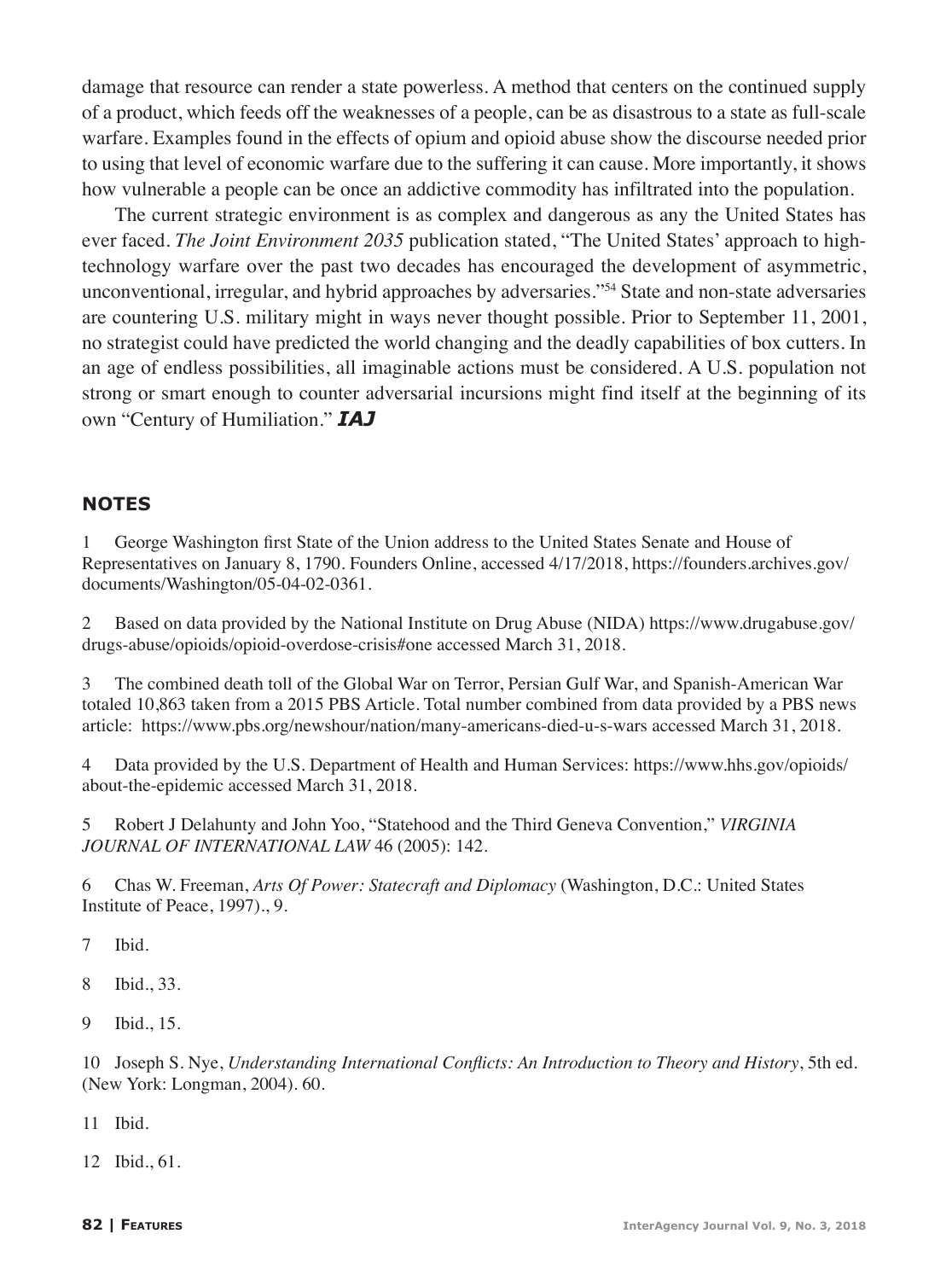13 Freeman, *Arts of Power: Statecraft and Diplomacy*. 45.

14 Ibid.

15 Thomas L. Friedman, *The Lexus and the Olive Tree: Understanding Globalization*, 2nd ed. (New York: Picador, 2012). 41.

16 Ibid., 63.

17 Defense Advanced Research Project Agency, "Testimony," accessed April 8, 2018, https://www.darpa. mil/about-us/testimony.

18 William Culbertson, "Total Economic Warfare," *The Annals of the American Academy of Political and Social Science* 222 (July 1942): 8–12. 8.

19 Defense Advanced Research Project Agency, "Testimony," accessed April 8, 2018.

20 Ambassador Robert D. Blackwill and Jennifer M. Harris, *War by Other Means: Geoeconomics and Statecraft*, Reprint edition. (Belknap Press: An Imprint of Harvard University Press, 2017).

21 Tor Egil Forland, "The History of Economic Warfare: International Law, Effectiveness, Strategies," *Journal of Peace Research* 30, no. 2, Sage Social Science Collection (1993): 151–162. 151.

22 Jeffrey Clemens, "An Analysis of Economic Warfare," *The American Economic Review* 103, no. 3, Papers and Proceedings of the One Hundred Twenty-Fifth Annual Meeting of the American Economic Association (May 2013): 523–527. 523.

23 Forland, "The History of Economic Warfare: International Law, Effectiveness, Strategies," 152.

24 Culbertson, "Total Economic Warfare." 10.

25 Ibid., 10.

26 Ibid., 11.

27 Paul Rich, "Mercantilism and the Future: The Future Lives of an Old Philosophy," *Intentional Journal of Organization Theory and Behavior* 6, no. 1 (2003): 131–143. 136-137.

28 Forland, "The History of Economic Warfare: International Law, Effectiveness, Strategies," 157.

29 John Brown, "The Opium Wars," *Military History* 21 (April 2004), accessed March 30, 2018, https:// lumen.cgsccarl.com/login?url=https://search-proquest-com.lumen.cgsccarl.com/docview/212668272?acco untid=28992. 34.

30 Weimin Zhong, "The Roles of Tea and Opium in Early Economic Globalization: A Perspective on China's Crisis in the 19th Century," *Frontiers of History in China* 5, no. 1 (2010): 86–105. 87.

31 Karl Meyer, "The Opium War's Secret History," *The New York Times*, last modified June 28, 1997, accessed April 17, 2018, https://www.nytimes.com/1997/06/28/opinion/the-opium-war-s-secret-history. html.

32 PBS, "Opium Throughout History," *PBS,* accessed 4/16/2018, www.pbs.org/wgbh/pages/frontline/ shows/heroin/etc/history.html.

33 Ibid.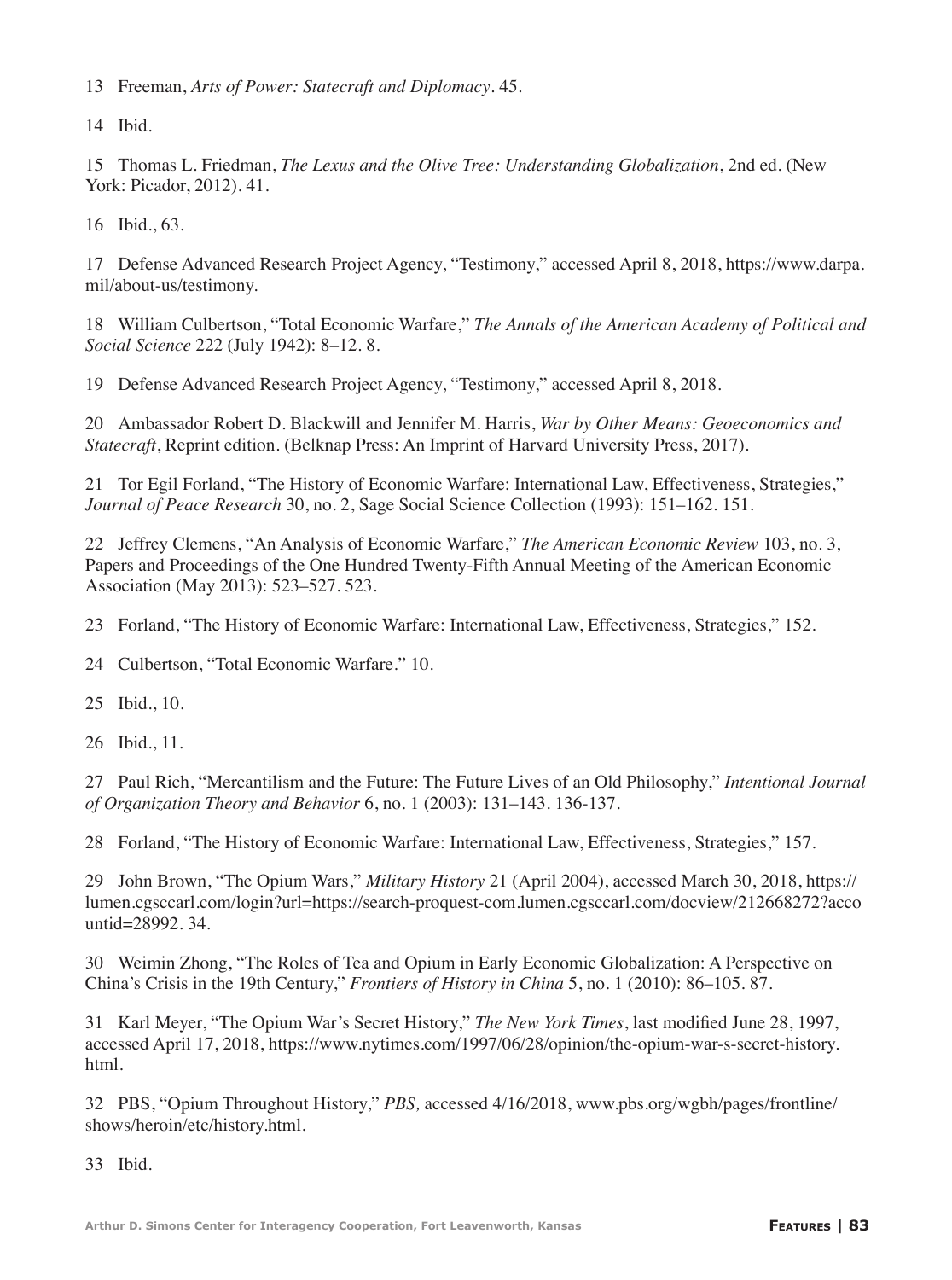Ibid.

- Defense Advanced Research Projects Agency, "Testimony," accessed April 8, 2018.
- Blackwill and Harris, *War by Other Means*.
- Forland, "The History of Economic Warfare: International Law, Effectiveness, Strategies," 151.
- Clemens, "An Analysis of Economic Warfare." 523.
- Forland, "The History of Economic Warfare: International Law, Effectiveness, Strategies," 152.
- Culbertson, "Total Economic Warfare." 10.

Ibid., 10.

- Ibid., 11.
- Rich, "Mercantilism and the Future: The Future Lives of an Old Philosophy." 136-137.

Forland, "The History of Economic Warfare: International Law, Effectiveness, Strategies," 157.

 "Opium Throughout History," *PBS,* accessed 4/16/2018, www.pbs.org/wgbh/pages/frontline/shows/ heroin/etc/history.html.

Ibid.

 United Nations, "World Drug Report 2008" (United Nations Publication, 2008), accessed April 20, 2018, https://www.unodc.org/documents/wdr/WDR\_2008/WDR\_2008\_eng\_web.pdf. 173.

PBS, "The Opium Kings: Opium Throughout History," *Frontline*.

John Newsinger, "Britain's Opium Wars," *Monthly Review* 5 (October 1997): 35–42. 35-35.

 Jacques Downs, "American Merchants and the China Opium Trade, 1800-1840," *The Business History Review* 42, no. 4 (1968): 418–442. 431.

Ibid., 429.

United Nations, "World Drug Report 2008." 177.

 Man-Houng Lin, "Late Qing Perceptions of Native Opium," *Harvard Journal of Asiatic Studies* 64, no. 1 (2004): 117–144. 132.

Ibid.

Ibid.

Ibid., 143.

 Joyce Madancy, "Unearthing Popular Attitudes toward the Opium Trade and Opium Suppression in Late Qing and Early Republican Fujian," *Modern China* 27, no. 4 (October 2001): 436–483. 451.

Lin, "Late Qing Perceptions of Native Opium." 117.

 "The 'Century of Humiliation' and China's National Narratives," last modified March 10, 2011, accessed April 20, 2018, https://www.uscc.gov/sites/default/files/3.10.11Kaufman.pdf. 2.